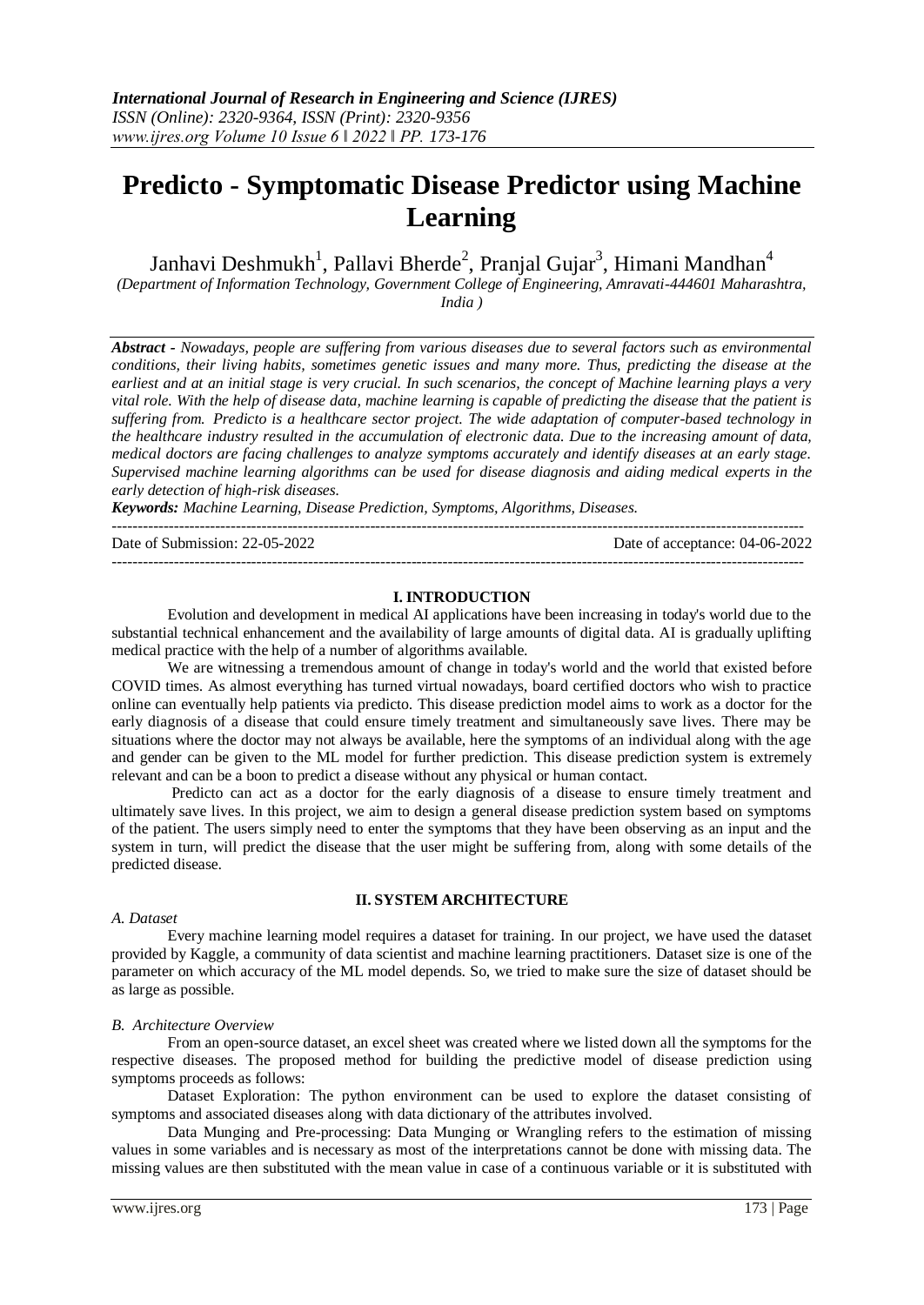the mode value in case of a categorical variable. Data preprocessing is working on data and manipulating the data so that it can go through the appropriate machine learning technique without any problem.

Training and Testing Data: The proposed model needs to be trained and tested under various conditions so that the model's correctness can be obtained. In addition, we consider that the model's accuracy is maximum. From the collected data, the 67:33 ratio will be used to train and test the model, respectively.

# Disease Dataset Data Pre-Processing **Training Data Testing Data** Classification Algorithm Decoded Disease

# Fig 1 Architecture

Whenever necessary, there must be provisions to change or improvise on the algorithm that is being used. Furthermore, the model must adapt to new changes made in the dataset as dataset size will increase constantly. Data preprocessing would be needed to be performed again to the newly added data and include it to previously collected results. The model can then be retrained and checked for efficiency.

#### *C. Methodology*

The diagram shown below gives an insight of data flow in the system. The module is connected with the database PostgreSQL. Initially, the entity patient will visit our web application and if the user is new to the system then they need to register. If the user is an existing user of the system then the user can access the system by entering User ID and Password. The steps discussed till now are inescapable for all users. After that if the users wants to know whether they are suffering from any serious disease or not and if they want to know what type of disease it is, so they will simply enter the symptoms that they might be observing. These symptoms are fed to the train model. Trained model will also be getting input from data set and after processing the inputs, the system will show predicted disease as output. Then according to the output, the user can consult the specialist doctor.



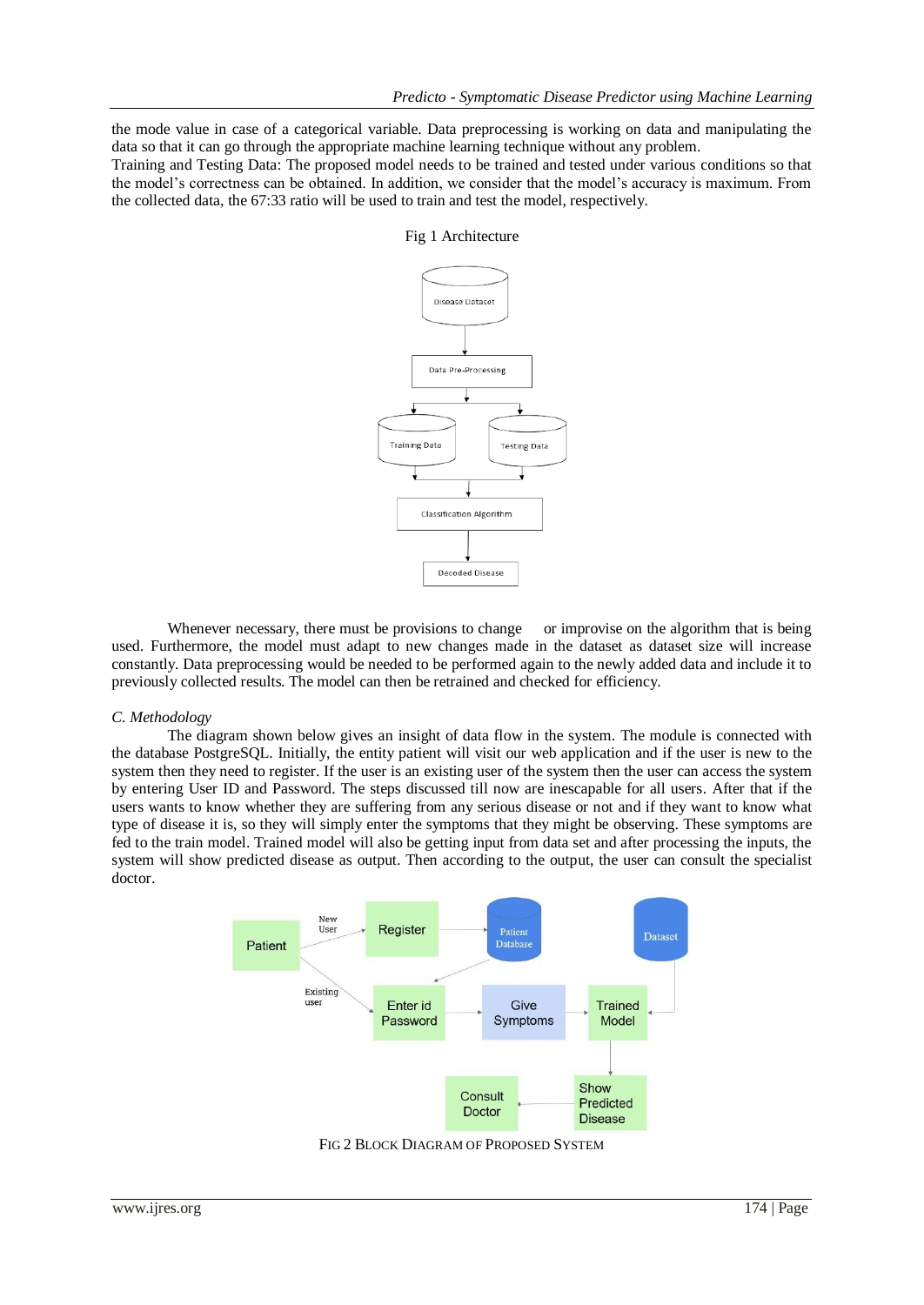# **III. MACHINE LEARNING ALGORITHMS**

*A. Naive Bayes:*The Naïve Bayes algorithm is basically based on Bayes theorem and is a supervised learning algorithm used in a wide variety of classification purposes. It usually has a high-dimensional training dataset for dealing with classification problems. Naïve Bayes Classifier is an operational Classification algorithm that helps in the construction of effective machine learning models that can make quick and reliable predictions.

This algorithm predicts mainly based on the probability of an object and hence it is a probabilistic classifier. Bayes' Theorem is a mathematical formula that helps in calculating conditional probabilities. Conditional probability is a measure of the probability of an event occurring given that another an event has occurred. The formula for Bayes Theorem is -

$$
P(A|B) = \frac{P(B|A) \cdot P(A)}{P(B)}
$$

This formula tells us how often A happens given that B happens, and is written as P(A|B) also called posterior probability, when we already know that how often B happens given that A happens, written as P(B|A) and how likely A is on its own, written as P(A) and how likely B is on its own, written as P(B).

Naive Bayes classifier is a term that refers to conditional independence of each of the features in the model, whereas Multinomial Naive Bayes classifier (a special type of Naive Bayes classifier) is a specific instance of a Naive Bayes classifier which uses a multinomial distribution for each of the features in the model. The multinomial Naive Bayes classifier is suitable for classification with a variety of features (e.g., word counts for text classification).

*B. Decision Tree:* Decision Tree is one of the type of Supervised Machine learning algorithm that can be used in classification and regression. The name "Decision Tree" comes from its structure which is almost similar to the tree, like it starts with a root node, which further expands to branches, contributing to a structure like tree. This splitting can be done using algorithms like Reduction in variance, Gini Index, Chi-Square and Information Gain.

The motive behind using a Decision tree is creating a training model which can be used for predicting the class or value of the target variable by learning simple decision rules concluded from training data.

 $Entropy(S) = -P(Y)logP(Y) - P(N)logP(N)$ 

Where,

S stands for the total number of samples,

Y stands for the probability of Yes (Y)

N stands for the is probability of No (N)

*C. KFold:* KFold is a cross validation method, used to split a dataset into k equal folds or groups and evaluate different algorithms at each value of k.

In this method, for every k value, one group will be treated as test data and the remaining group will be used as training data. The model will be trained on a training dataset. On each iteration of cross-validation, a new model is trained independently of the model from the previous iteration.This can be helpful to avoid overfitting.

K value should be greater than or equal to 2. The most used k value is 10. If k is a very large value then it may result in less variance across the training dataset.

# **IV. RESULTS**

The algorithm used in this model is Decision Tree as all other algorithms were found to be overfit. The accuracy of the model is 87.6% and the k value is 2.

This healthcare sector project is a system where users simply need to initially login with their details in order to predict the disease that the user might be suffering from, along with some details of the predicted disease.

The system consists of an input field where the users insert all the symptoms and the system will display the Patient name, Age of patient and Predicted Disease along with the Confidence Score as output and also provide an option to consult the respective doctor.

The users can also provide their valuable feedback for the upgradation of the system ensuring user friendly service to the users through the feedback forms and also consult board certified doctors through the "Consult a doctor" feature available in the system.

#### **V. CONCLUSION**

Predicto ensures early detection of high-risk diseases and mitigates suffering from various diseases. To train, validate and test the model, we used the data set, which consists of more than 40 diseases. These images